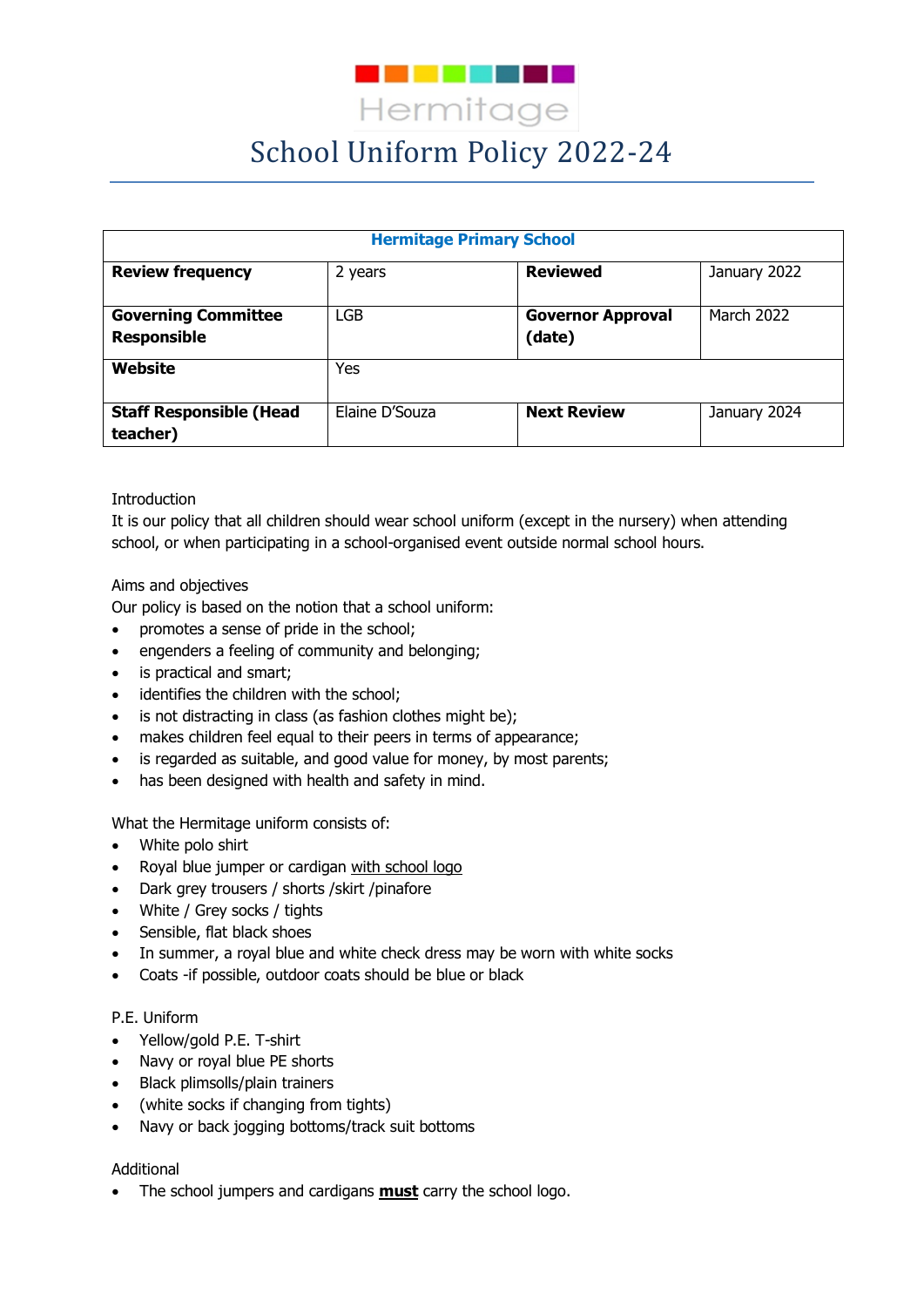- Any head scarves worn should be in the school colour: royal blue or white, without any additional adornments
- Hair accessories should be small and plain: black, brown, blue or white
- In addition to these items there is an optional blue reversible fleece coat available.
- All items may be ordered online from our uniform supplier. Instructions are available from the school office. If parents are unable to order online, a form is available to complete from the school office and the school will place the on-line order on the parents' behalf.
- All items of school uniform should be clearly labelled with the child's name.

## Important safety issues

- It is important that children have sensible shoes for school. It is preferable that they have buckles or Velcro until they are able to tie laces unaided. Trainers are only part of the outdoor P.E. uniform and should not be worn at other times during the school day.
- Open-toed sandals, shoes with raised heels, clogs or mules should not be worn. These are not suitable for school especially at play times.
- In the interests of safety, no jewellery chains, rings or decorative ear rings may be worn in school. Small stud earrings for pierced ears are acceptable.
- Long hair should be tied back. Extreme haircuts are discouraged. By extreme we mean shaved or patterns shaved into the hair.
- Nail polish and temporary tattoos are not acceptable as part of the school uniform.
- Small, standard 'non-toy' watches may be worn although the school cannot take responsibility for them and they must be removed for P.E. lessons.

## Safety in P.E. Lessons

- Schools have a duty of care to ensure students are able to participate actively without unnecessarily endangering themselves or those working around them.
- Following guidance from The Association for Physical Education (afPE), we ask that all personal effects are removed prior to the commencement of every P.E. lesson to establish a safe working environment. This applies to all ear and body piercings, including retainer and expander earrings.
- Ear piercings: Students should come ready for the lesson, preferably with earrings removed or adequately taped. Taping over ear and body piercings may offer a measure of protection in some physical activity situations, where individuals are required to work within their own personal space. However the amount of tape used needs to be sufficient to prevent the piercing penetrating, for example, the bone behind the ear should an unintentional blow be received from someone or some item of equipment, such as a ball. Staff are not required to remove or tape up earrings for students.
- Religious artefacts: All religious artefacts need to be removed or made safe prior to the commencement of PE lessons to ensure the safety of others is not compromised through the wearing of such an item.
- Exclusion from PE lesson should be avoided at all times if a student is unable to remove personal effects or the taping is deemed unsatisfactory. If the teacher considers the taping or safety measures to be unsatisfactory to permit safe participation, they will need to make adaptations in terms of how the student takes part in the practical aspects of the lesson. The student can contribute to group planning, designing and tactical discussions, but can have different tasks assigned to them during the practical elements of the lesson (for example, individual skills practices, peer coaching, observation and feedback tasks, videoing others to analyse at a later stage, or officiating in a games context).

#### The role of parents

 We ask all parents who send their children to our school to support the school uniform policy. We believe that parents have a duty to send their children to school correctly dressed and ready for